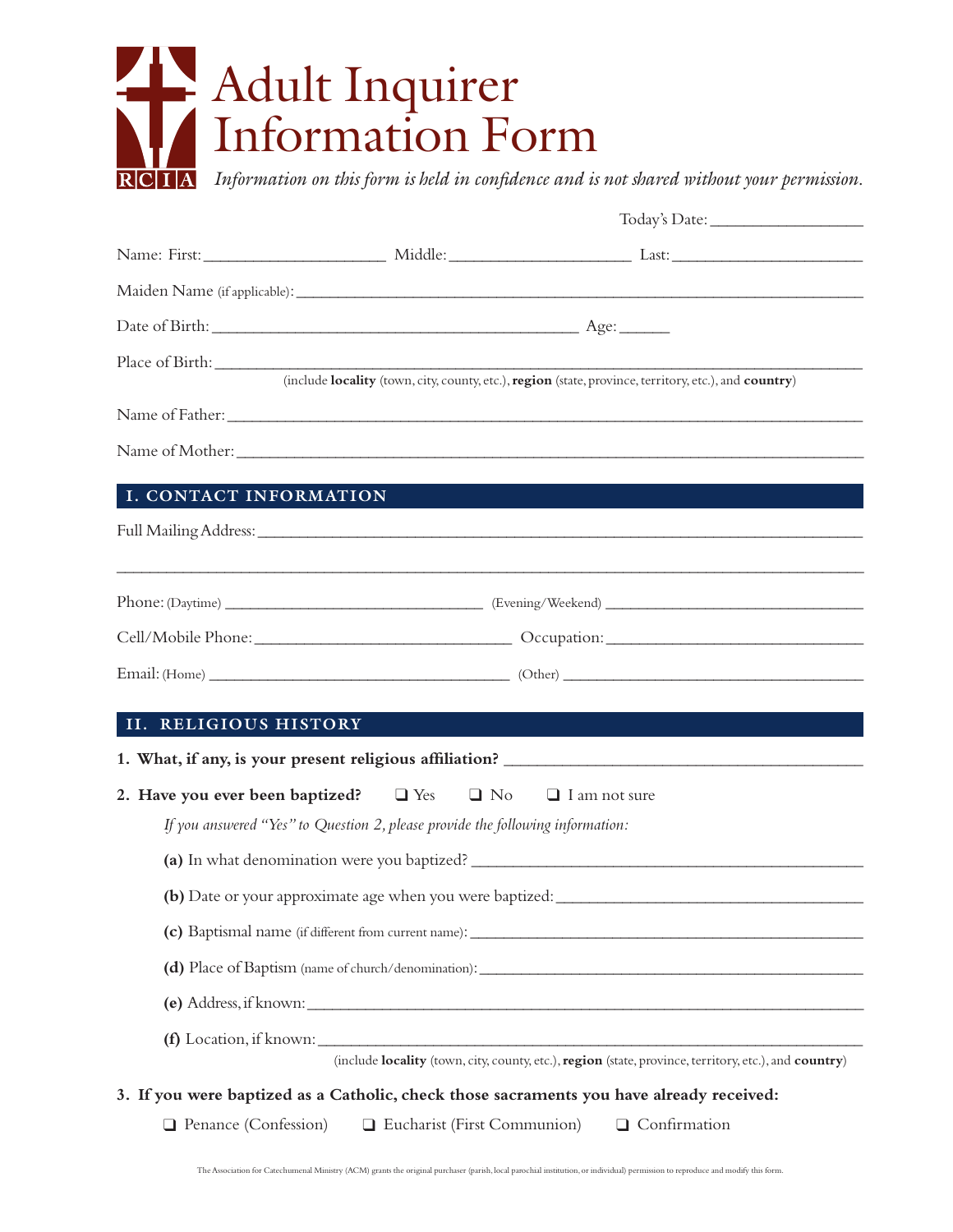## **III. CURRENT MARITAL STATUS**

*Check the appropriate statement(s) below and provide any information requested beneath each statement.*

|                                       | $\Box$ 1. I have never been married.                                                                                        |  |  |  |
|---------------------------------------|-----------------------------------------------------------------------------------------------------------------------------|--|--|--|
| $\Box$ 2. I am engaged to be married. |                                                                                                                             |  |  |  |
|                                       |                                                                                                                             |  |  |  |
|                                       | (b) Your Fiancé(e)'s Current Religious Affiliation (if any): $\frac{1}{2}$                                                  |  |  |  |
|                                       | (c) For you: $\Box$ This is my first marriage. $\Box$ I have been married before.                                           |  |  |  |
|                                       | (d) For your fiancé(e): $\Box$ This is his/her first marriage. $\Box$ My fiancé(e) has been married before.                 |  |  |  |
| $\Box$ 3. I am married.               |                                                                                                                             |  |  |  |
|                                       |                                                                                                                             |  |  |  |
|                                       |                                                                                                                             |  |  |  |
|                                       | (c) For you: $\Box$ This is my first marriage. $\Box$ I have been married before.                                           |  |  |  |
|                                       | (d) For your spouse: $\square$ This is my spouse's first marriage. $\square$ My spouse has been married before.             |  |  |  |
|                                       |                                                                                                                             |  |  |  |
|                                       | (include <b>locality</b> (town, city, county, etc.), <b>region</b> (state, province, territory, etc.), and <b>country</b> ) |  |  |  |
|                                       | (civil government, non-Christian minister, Christian minister, Catholic cleric)                                             |  |  |  |
|                                       |                                                                                                                             |  |  |  |

❑ **4. I am married, but separated from my spouse.**

❑ **5. I am divorced and I have not remarried.**

❑ **6. I am a widow/widower and have not remarried since my spouse's death.**

## **IV. FAMILY INFORMATION**

*List the name(s) of any children or other dependents (e.g., Daughter — Jane; Stepson — John).*

|  | Age:           |
|--|----------------|
|  | ___ Age: _____ |
|  | Age:           |
|  | Age:           |
|  | Age:           |